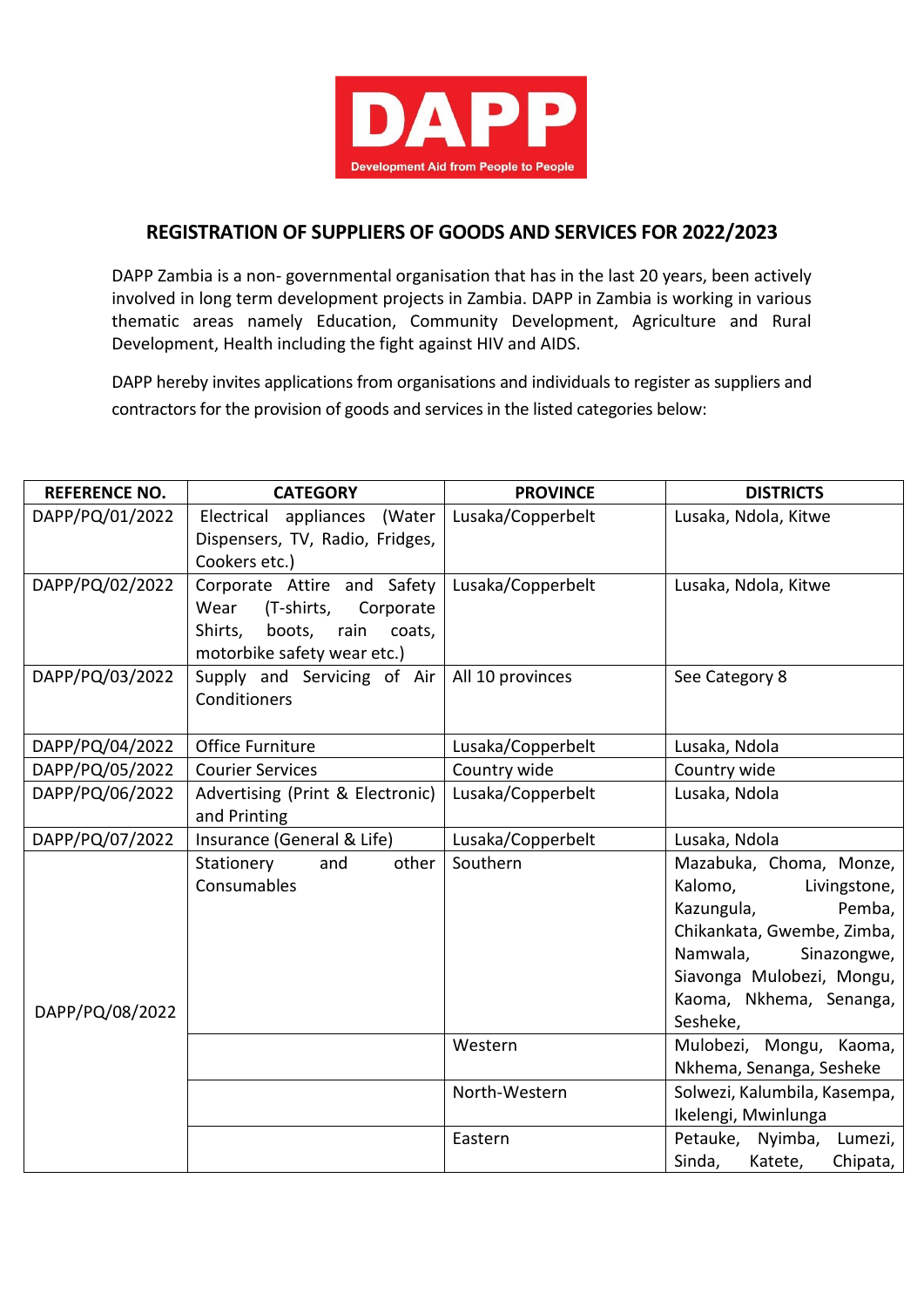|                                    |                                                                   |                                        | Chadiza, Lundazi, Chasefu,     |
|------------------------------------|-------------------------------------------------------------------|----------------------------------------|--------------------------------|
|                                    |                                                                   |                                        | Vubwi,<br>Mambwe,              |
|                                    |                                                                   |                                        | Chipangali,<br>Kasenengwa,     |
|                                    |                                                                   |                                        | Lusangazi                      |
|                                    |                                                                   | Luapula                                | Samfya, Mansa                  |
|                                    |                                                                   | Lusaka                                 | Chongwe,<br>Kafue,<br>Lusaka,  |
|                                    |                                                                   |                                        | Chilanga                       |
|                                    |                                                                   | Copperbelt                             | Mufulira,<br>Ndola,<br>Kitwe,  |
|                                    |                                                                   |                                        | Chingola,<br>Luanshya,         |
|                                    |                                                                   |                                        | Kalulushi, Masaiti, Mpongwe,   |
|                                    |                                                                   |                                        | Chililabombwe                  |
|                                    |                                                                   | Central                                | Mkushi, Serenje,<br>Kabwe,     |
|                                    |                                                                   |                                        | Kapiri Mposhi, Chibombo,       |
|                                    |                                                                   |                                        | Shibuyunji, Mumbwa             |
|                                    |                                                                   | Muchinga                               | Chinsal, Mpika                 |
|                                    |                                                                   | Northern                               | Kasama                         |
| DAPP/PQ/09/2022                    | Supply and<br>maintenance of<br>Generators,<br>inverters,         | All 10 provinces                       | Refer to Category 8            |
|                                    | solar<br>equipment                                                |                                        |                                |
| DAPP/PQ/10/2022                    | Groceries and Food                                                | All 10 provinces                       | Refer to Category 8            |
| DAPP/PQ/11/2022                    | Freight Forwarding & Clearing                                     | Lusaka/Copperbelt                      | Lusaka, Ndola                  |
|                                    | of Goods                                                          |                                        |                                |
| DAPP/PQ/12/2022                    | <b>Building</b><br>Materials/<br>General                          | Refer to Category 8                    | Refer to Category 8            |
|                                    | Hardware                                                          |                                        |                                |
| DAPP/PQ/13/2022                    | (grains,<br>Agricultural<br>Inputs                                | Central/North-Western/                 | Mkushi,<br>Chibombbo,          |
|                                    | seeds,<br>fertilizers,<br>vegetable                               | Lusaka                                 | Kalumbila, Solwezi, Lusaka     |
|                                    | chemicals)                                                        |                                        |                                |
| DAPP/PQ/14/2022                    | Agricultural Equipment                                            | Lusaka/Central/Copperbelt              | Lusaka, Kabwe, Ndola           |
| DAPP/PQ/15/2022                    | Computers,<br>Computer                                            | Lusaka/Copperbelt                      | Lusaka, Ndola                  |
|                                    | Hardware<br>&<br>Accessories,                                     |                                        |                                |
|                                    | <b>Printers and Copiers</b><br>Network Infrastructure services    |                                        |                                |
| DAPP/PQ/16/2022<br>DAPP/PQ/17/2022 |                                                                   | All 10 provinces                       | Refer to Category 8            |
| DAPP/PQ/18/2022                    | Bicycles and spares for bicycles<br>Motor Vehicles & Motor Cycles | Lusaka/Copperbelt<br>Lusaka/Copperbelt | Lusaka, Ndola<br>Lusaka, Ndola |
| DAPP/PQ/19/2022                    | Motor Vehicle Spares (Tyres,                                      | All 10 provinces                       | Refer to Category 8            |
|                                    | Tubes, etc)                                                       |                                        |                                |
| DAPP/PQ/20/2022                    | Vehicle<br>Repairs<br>Motor<br>&                                  | All 10 provinces                       | Refer to Category 8            |
|                                    | <b>Servicing Garages</b>                                          |                                        |                                |
| DAPP/PQ/21/2022                    | Transportation and Car Hire                                       | Lusaka/Copperbelt                      | Lusaka, Ndola                  |
|                                    | Services                                                          |                                        |                                |
| DAPP/PQ/22/2022                    | Provision of Accommodation                                        | All 10 provinces                       | Refer to Category 8            |
|                                    | /Conference<br>Facilities<br>and                                  |                                        |                                |
|                                    | Meals                                                             |                                        |                                |
| DAPP/PQ/23/2022                    | <b>Air Ticketing Services</b>                                     | Lusaka/Copperbelt                      | Lusaka, Ndola                  |
| DAPP/PQ/24/2022                    | Consumables<br>Medical                                            | All 10 provinces                       | Refer to Category 8            |
|                                    | Sanitizer,<br>Gloves,<br>Masks,                                   |                                        |                                |
|                                    | Cotton Wool, etc                                                  |                                        |                                |